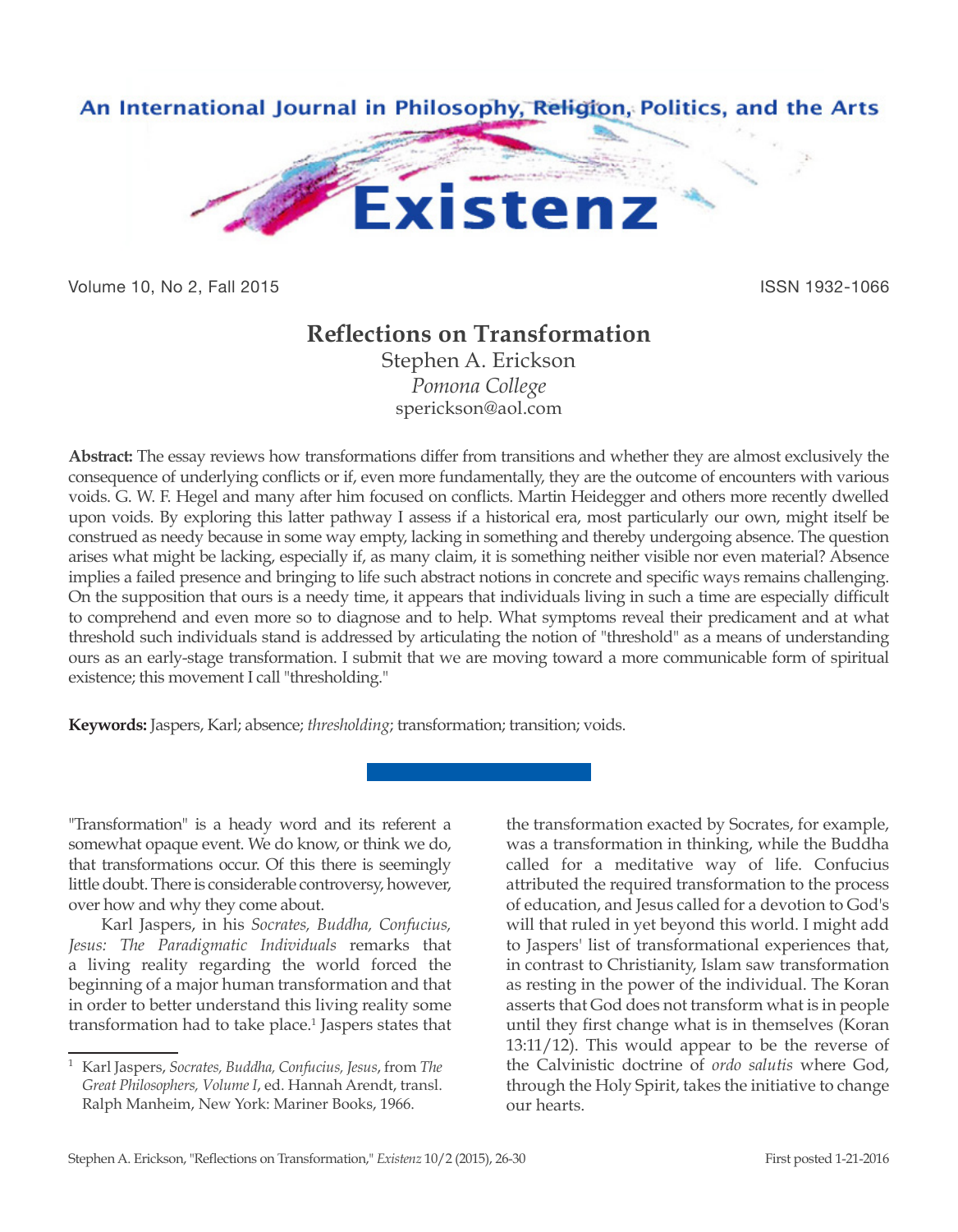With regard to transformation it is also true that something remains very much itself, yet nonetheless becomes substantially different than it was before. This difference is not marginal. It is not at some easily identifiable periphery, as when a brown fence is discovered to have been painted white overnight. On the contrary, when transformation occurs, something quite essential and integral to what is transformed is believed to have taken place. That which has been transformed is somehow fundamentally changed, yet it also remains identifiable as basically the same entity that it was before. Our fence, for example, would not be appearing as white instead of brown, but its inner core would have changed. No longer made of plastic, for example, the fence would now be a wooden one, but still looking brown as before.

This is genuinely baffling, so much so that there are strong tendencies in the sciences to deny the existence of any genuine transformations. From a scientific perspective transformations tend to be viewed much like myths, *viz.*, as halfway houses between various prisons of ignorance and various safe havens of liberation secured through knowledge. They are thus construed as (mere) transitions, extremely subtle but quantifiable modifications (in and of something) that are not yet fully, but nonetheless will eventually be understood thoroughly. Knowledge, it is believed, will catch up with alleged transformations and then translate them, one by one, into those complex, but thoroughly comprehensible transitions that they actually are. We might call this claim one of the enduring dreams of reason. Jaspers remarks in his "Science and Technology" chapter of *The Origin and Goal of History*, that a prevailing scientific attitude in the modern world is questioning, investigating, testing and reflecting upon everything it encounters from the viewpoint of all-inclusive reason.2

Let us note that transformations are typically ascribed to human beings alone. We are wary of attributing them to other regions of reality. What this tells us, however, is that arguments over transformations find their primary, if not exclusive battleground on the field of the human. To speak of transformation is almost always to engage in contention over our human nature.

As already implied, we tend to think of transitions as quite different from transformations. Transitions are

typically construed as gradual and largely continuous in nature. Aristotle's notion of efficient and final causes working themselves out in and through matter is a most useful model for construing transitions. With few exceptions this model fits the natural world remarkably well. It is a world of acorns becoming oaks and, later though problematically, of evolutionary processes. Transformations, however, we tend to think of as primarily abrupt and discontinuous, that is, discrete and often dramatic. They are typically construed as rapid in their onset and occurrence rather than slow and gradual in their unfolding. If transitions involve movements toward maturity, transformations suggest reorientations or, in religious terms, conversions or redemptions. This is again to suggest that we find ourselves most at home thinking about transformations as finding their primary if not exclusive locus in humans. If Aristotle helps us greatly with transitions, it is probably the early Hegel who provides us with a first sustained entry way and access to transformations.

On Hegel's account, regarding which continentally-oriented philosophers are mostly familiar, transformations in human history are driven by failures of integration. What are construed as somewhat flexible, yet also settled features of an historical moment or human situation coexist and interrelate but do not harmonize with each other. More often than not these same features are in a state of overt or hidden conflict with each other. Such conflicts, Hegel tells us, are best revealed and, paradoxically, most productive in outcome, if human lives in a particular era are lived earnestly, seriously, and even passionately. This is to say, wholeheartedly with respect to the prevailing values and understandings of that era or situation. To be noted especially is that what drives these potentially transformational situations as well is an underlying goal embedded within them. That goal or meta-purpose provides the most efficacious component of their dynamism, and may almost always be misconstrued or miscomprehend, not only initially but for a long time thereafter. Whether known or unknown, however, this purpose drives the transformational process. Without it, in fact, a transformational process—often and especially a social and/or politically revolutionary one—is unlikely. For such a process to become likely an integrated world is assumed and projected in, for and as the pending future. Often painful and even destructive, the resolution of conflicts in the current world is largely driven by such visions and then translated into practical goals.

<sup>2</sup> Karl Jaspers, *The Origin and Goal of History*, transl. Michael Bullock, New Haven: Yale University Press 1968, p. 87. [Henceforth cited as *OGH*]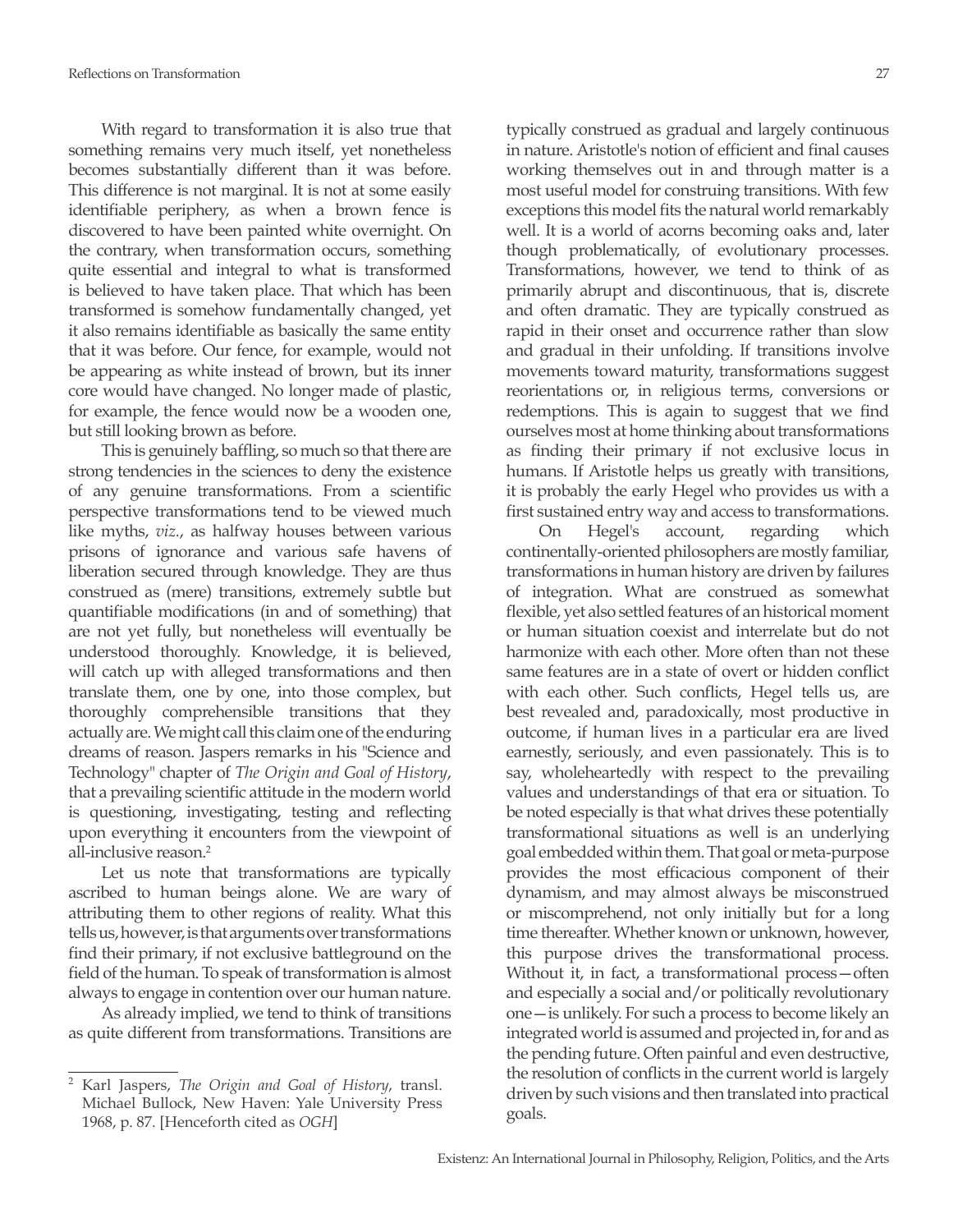Quite deliberately I have avoided the usual Hegelian labels for what I have just been sketching. These labels often mislead us into a false sense of security regarding some portions of what Hegel has in mind. We are tempted to admire an extraordinary dialectical-logical ingenuity at the price of overlooking the almost equally extraordinary agony and battlefield messiness of it all in the actual world of human life. Over and beyond this, these labels often unwittingly serve to dampen our appreciation of the dynamism of Hegel's account, found far more boldly in his earlier rather than in his later works.

But what if no goal or identifiably active engagement toward one can be found in a current historical circumstance? What happens, then, to the conflict model I have so briefly sketched? Note that Hegel himself had anticipated such a situation as all but inevitable. If, as Hegel believed, History had or would reach its consummation in his time, then options available in a post-nineteenth century future would be somewhat bleak. Let me mention just a few: (1) the education and reformation of supposedly less advanced peoples, an essentially enlightenmentinspired project; (2) more generally, numerous ameliorative and reformist projects in the service of repairing societally or personally structural elements in a condition of deterioration; and (3) nihilism, construed as the destruction of the current state of things, this in the name of destruction itself or in the service of an alleged ideal so far removed from the constructive, positive and plausible as to be thoroughly rejected by the overwhelming majority of sensible and decent people. This species of nihilism we see growing around us today, in portions of the Middle East and elsewhere.

The above is what I believe has happened with the conflict model in our time. This is to say that many of the salient features of its aftermath, largely sort out into the three alternatives just mentioned.

There is another temperament and orientation, however. I shall refer to it as the "void" model. It stands in significant opposition to the conflict account. As with most overarching stances, the void orientation has numerous variants, themselves often in significant contention with each other. There are at least two prominent, historically grounded examples we can draw from within continental philosophy. In Friedrich Nietzsche, the proclamation of God's death is meant to open and make accessible an occluded, largely hollow and empty space that will then provide in its newly resonant openness opportunities for free and creative

value engenderings. By way of contrast, in Martin Heidegger the relative obsession with absence, the "Nothing" and "clearings," is meant to make way and make a way for a new dispensation, one more luminous and transcendent than it is exclusively and discernibly human.

Our current circumstances, the human condition of the last many post-Nietzschean decades is one in which various conflicts still do abound. Human history has always been replete with them, and it is nearly impossible not to view conflicts as constitutive with respect to the human condition itself. This I do not wish to deny. With due recognition and acknowledgement of the twentieth century existential thinkers however, not the least of them Karl Jaspers, these conflicts might nonetheless be characterized as primarily political and economic in nature. This may be a function of the increasing secularization of the technologically oriented intellectual world. What were once largely religious controversies came to get parsed and fought out in political terms. These political battles in turn, as we well know, subsequently found allies in the realm of economics. But then politics and many of its multiple contestations gradually, relentlessly and then rapidly became wars over economic ideologies. They became, in short, economic wars, theoretical and practical.

An excursus into the genealogy of Continental philosophy will help ground the void model even further within the philosophical tradition. This model could not reasonably be confined to some more recent aspects of the now receding psychoanalytic tradition, though the void model may have had greater visibility there. In what follows I shall paint in somewhat expressionistic strokes. A pointillist approach would be more revealing, but that would constitute a book in itself.

Kant, we know, distinguishes receptivity from spontaneity. Each of these avenues is a source of knowledge. Kant's major focus, of course, was upon reason, not sensibility. In his Antinomies he purports to demonstrate how reason can come to be at odds with itself—in short, come into internal conflict. In the dialectical hands of Hegel, such conflict gets both historicized and dynamized. We are plunged into a realm of robust rational conflict over time, but conflict nonetheless.

What if we were to revisit Immanuel Kant, however, and pick up the receptivity strain in his thinking. A few, already significant cues emerge from this sort of reflection. One of the pure forms of sensibility,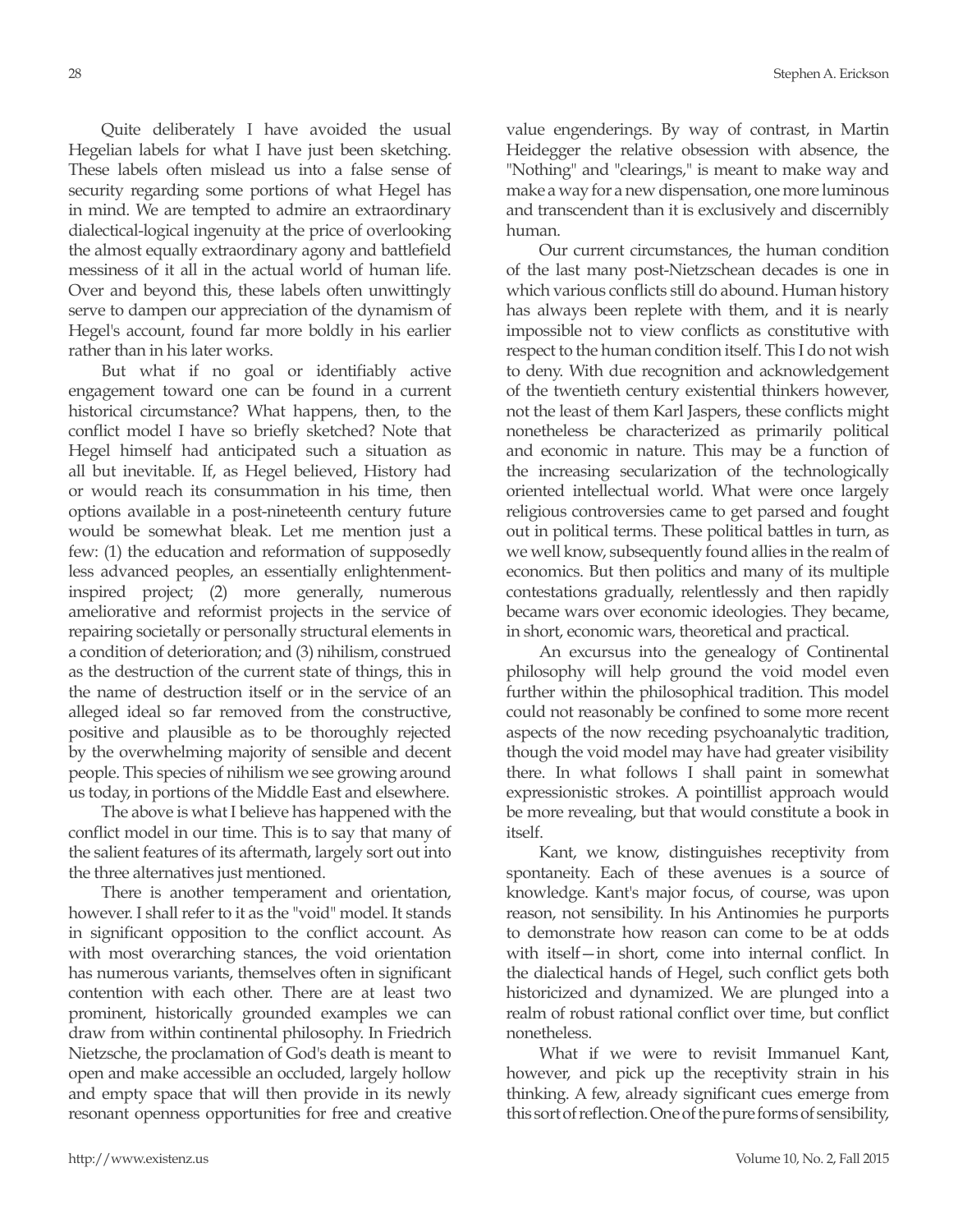*i.e.* receptivity, is space. Kant tells us that though we can think of space without objects, we cannot think of objects without space. (Of course there is an exception to this involving internal time consciousness, but this need not concern us here.)

Kant does have a sense-bound epistemology. That which we are equipped to encounter and construe is mediated through our senses. In this way Kant in fact resembles David Hume and that empiricist tradition that had initially been foreign to him.

What happens, however, if we open ourselves to the possibility that our receptivity is in addition capable of encountering a world of meaning? To be sure, most, if not all of this realm of meaning may well be attached to the sensible realm, but it would nonetheless not thereby be reducible to it. Such a reduction would require a significant number of further arguments.

Consider, now, the possibility that a space of meaning may be part and parcel of the structural constitution of our cognitive life as human beings in the world. Consider further the historical possibility that an era might emerge in which no meaning-laden objects are found nor arrive in this space. Kant does tell us that concepts without percepts are empty. On the view I am forwarding, would it not make sense to say that non-sensibly oriented space, one bereft of meaningful items, would not only be empty but would also be potentially devastating in its bleakness? Were this the case, we might find the notion of voids not only imaginable, but even compelling. We might also become more inclined to believe the notion of conflict, rational or other in nature, is insufficient with respect to grasping the dynamics of potentially transformative human situations and predicaments.

Confirmation of the viability of this suggestion is found historically in Nietzsche. Jaspers writes in his "The Present Situation of the World" that Nietzsche was the first to see the growing lack of faith in our era in its "calamitous magnitude, to disclose it in all its manifestations, to suffer it himself as the victim of his time, to seek with a mighty effort to overcome it—in vain" (*OGH* 131). The proclamation that "God is dead" speaks well beyond theological considerations. It suggests the precarious existence of a spiritual space bereft of occupancy. That it is so bereft might be a function of an attributed occupancy to that space that is non-existent and thus unsustainable. Some have accused traditional theology of fabricating occupants for such a space.

Now once this is fully realized, once the reality of

non-occupancy is fully absorbed, will the underlying space itself become under siege and/or, paradoxically, become vulnerable to an internal shrinkage and collapse? This surely is a possibility, and one that is foreshadowed by other things Kant actually ruminates over. Kant tells us that certain basic questions, those metaphysical in nature, must be asked by us, i.e. we must remain open to them, if we are to retain our humanity and defend it against diminution. It is in fact not a great stretch to claim that such questioning must occur in spiritual space. This sort of space, however we choose to label it, must be a condition of the possibility of such questioning.

What might it be like to endure the absence of meaning-laden objects within a space? Is this even possible? We could muse that it might be feasible in a transitional way, but probably not over a vastly extended period of time. What is more likely is that the emptiness of this space would give way to the blandishments of technology. This surely was Jaspers and Heidegger's view of the likely outcome. One thing is more or less certain. Whatever the variant accounts of our rationality might suggest, it would most likely not be out of our own spontaneity that resolution of this emptiness would be found. Though Nietzsche himself thought it possible in an Apollonian-Dionysian way, it is arguable that an appeal to spontaneity misunderstands radically the receptivity issue involved and those dimensions within which receptivity finds its residence.

Let me now bring some closure to these reflections by means of a few historically oriented reminders. First, it is hard not to appreciate a dimension of givenness within our human cognitive situation. Second, it is equally difficult to reduce the givenness of meaning to that of sensible content. Third, unless we go the route of a monadology, givenness is not explicable except through an appropriate receptivity. Fourth, what in epistemological tropes we are inclined to label object or content may well have an historical life of its own, one somewhat independent of our particular aspirations, needs and agendas. If so, it might well not be insightfully construed as enduringly accessible. Were it so, we might make a lot more sense of maneuvers we might undertake, cognitive strategies we might employ to re-engender Presence.

Of course a method of active approach to currently absence content cannot be ruled out altogether, but the sketch of an alternative possibility grounded in receptivity such as I have suggested should give us pause. The underlying insight might come to be that